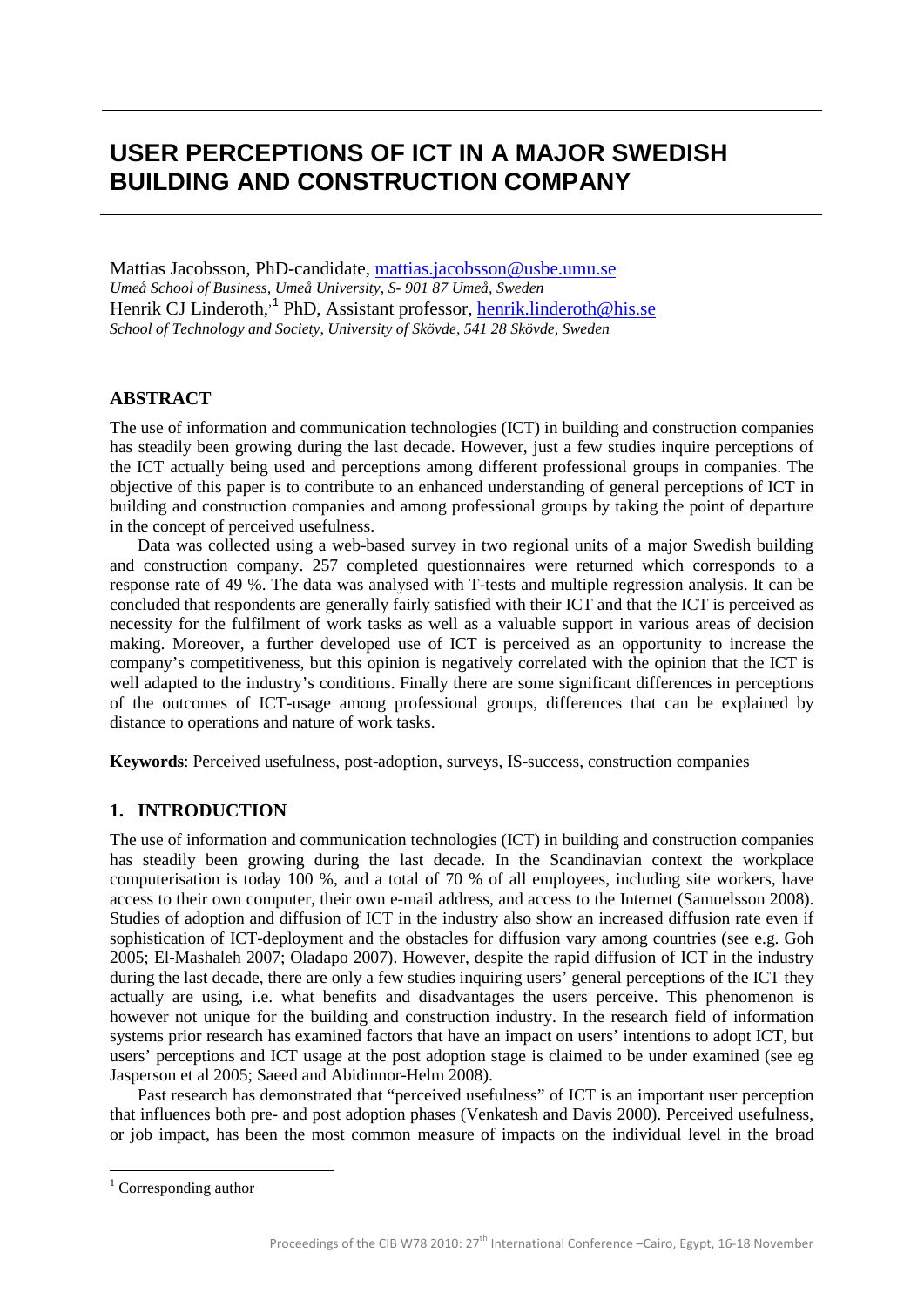strand of literature on IT-success (Petter et al. 2008). The construct of perceived usefulness originates from the so called technology acceptance model (TAM) (Davis 1989). In order to predict the adoption and use of information technology, the constructs of perceived usefulness, and ease of use of IT, has been widely applied in order to understand attitudes held by individuals (Petter et al. 2008).

Despite the significant contributions of TAM, it has however diverted researchers' attention away from other important research issues as well as attempts to expand TAM in order to adapt it to constantly changing ICT environments (Benbazat and Barki 2007). With this unfortunate development, which is described as a theoretical chaos, it is today unclear which version of TAM that is the commonly accepted one. (*ibid*). However, this confusion can probably be explained by the fact that the ICT-maturity has developed since the first version of TAM was launched in the late 1980-ies and that no closer attention has been paid to the ICT-artefacts studied. Moreover, it is important to bear in mind that perceived usefulness of ICT should not be regarded as static or stable over time, because user perceptions of ICT do vary over time and space, as well as among social groups (Orlikowski and Gash 1994).

With regard to the building and construction industry, there does not seem to be a clear path towards an enhanced understanding regarding users' general opinions about ICT. Nevertheless, our aim with this paper is not to contribute to a further development of constructs measuring perceived usefulness. Instead the overall aim is to contribute to an enhanced understanding of general perceptions of ICT in building and construction companies as well as among professional groups by taking the point of departure in the concept of perceived usefulness. The paper will have an explorative approach, analyzing both quantitative and qualitative data from a major Swedish building and construction company.

### **2. THEORY**

In research on ICT there are considered to be four core research topics (Benbasat and Zmud 2003:186). These are; 1) ICT uses associated with implementing and applying ICT artefacts, 2) ICT capabilities for developing and/or applying ICT, 3) ICT practices such as methods and techniques used to develop IT artefacts and manage the IT function, and 4) ICT impact, or consequences (direct and indirect, intended and unintended) of use for individuals, collectives, structures, and contexts. The focus and scope of this study falls under the fourth category.

Impacts, or benefits, on the individual and organizational level has been a core topic in the broad strand of literature on ICT-success, trying to develop models explaining IS (information systems) success (see e.g. DeLone and McLean 1992; Seddon 1997; Rai et al. 2002; Petter et al. 2008). In this literature net benefits are the essential construct determining ICT-success (DeLone and McLean 2003). However, Petter et al. (2008) state that there is an abundance of methods to measure net benefits on the individual and organizational level. At the organizational level profitability measures have been preferred, but Petter et al. (2008) claim that there is insufficient data for supporting a success construct on the organizational level. On the individual level perceived usefulness, or job impact, originating from TAM has been the most common measure (Petter et al. 2008).

When users should assess perceived usefulness of an ICT-application a construct with a six item scale has been used (Davis 1989: Rai et al. 2002). These six items are:

- accomplishment of tasks more quickly,
- improved job performance
- increased job productivity
- enhancing effectiveness of job
- makes job easier
- useful in the job

However, occasionally and for different reasons, the original construct of perceived usefulness (see Davis 1989), has been recognized as problematic or insufficient. For example, Adams et al. (1992) found that the items, "accomplishment of tasks more quickly", "improved job performance", and "enhancing effectiveness of job" did not fit well with perceived usefulness. Other authors have found that "task productivity", "task innovation", "customer satisfaction", and "management control"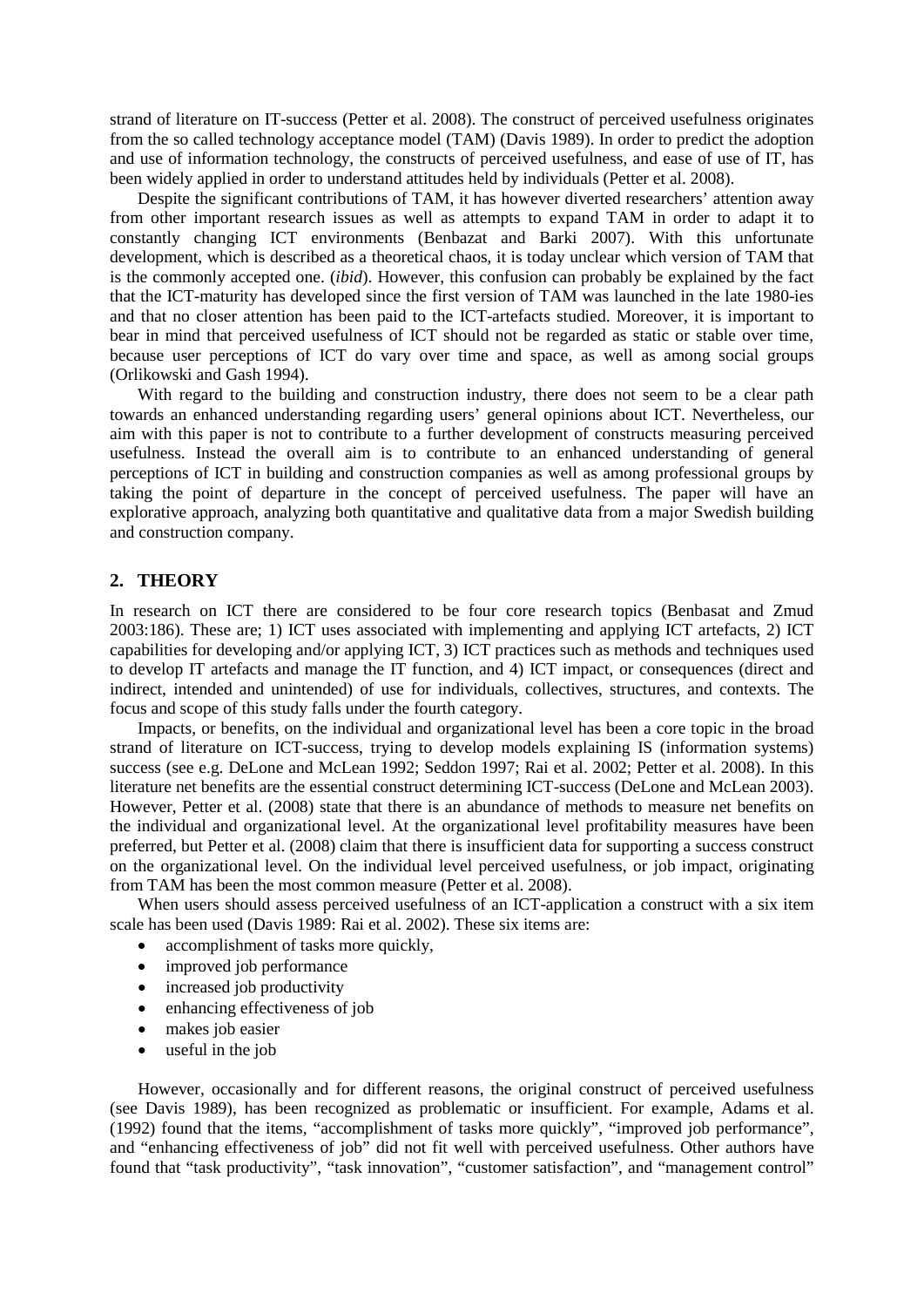are central items to include in a construct describing net benefits (see Torkzadeh and Doll 1999). Thus, despite rich empirical research on relationships among constructs related to IS-success, as well as determinants for IS-success, findings have often been inconsistent (Sabherwal et al. 2006). Reasons behind this inconsistency are for example whether the use is voluntary or compulsory (Seddon 1997), or whether exclusion of factors is affecting the constructs (DeLone and McLean 1992; Rai et al. 2002). Moreover, the role of re-invention and learning has been overlooked in the traditional model measuring perceived usefulness of ICT (Saeed and Abdinnour-Helm 2008).

In the context of the building and construction industry perceived benefits of ICT-use has been studied in different national contexts. In a study of the Canadian AEC-industry the three highest ranked benefits from IT-use were: "better quality of work", "work done more quickly", and "better financial control" (Rivard 2000). In Goh's (2005) study in Singapore the top three advantages provided by ICT was: "work done more quickly", "better quality of work", and "faster access to information". In a study of Nigerian construction companies Oladapo (2007) found that "improved quality of work", "making complex task easier to perform", and "time saving" was the top three benefits from use of ICT. In a study among Malaysian companies Lim et al. (2002) found that "time savings", "improved efficiency", and "cost saving" were the top three perceived benefits of using the Internet. In a Swedish context Samuelson (2008) has 2007, 2000 and 1998 (in 1998 together with Howard and Kiviniemi) studied the experienced advantages of increased use of ICT. The top three experienced advantages are showed in table 1.

Table 1: Top three experienced advantages of IT use in Swedish AEC companies in 1998, 2000 and 2007

| 1998                                           | 2000                                           | 2007                                           |  |
|------------------------------------------------|------------------------------------------------|------------------------------------------------|--|
| Simpler/faster access to<br>common information | Better financial control                       | Simpler/faster access to<br>common information |  |
| Better quality of work                         | Simpler/faster access to<br>common information | Better financial control                       |  |
| Work done more quickly<br>3.                   | Better communications                          | Possibility of sharing<br>3.<br>information    |  |

When these studies in different national context are taken into consideration "quality of work", "time savings", and "better financial control" are the top ranked perceived benefits. The perception of "time savings" is well aligned with, at least, four of the items included in the traditional construct of perceived usefulness: "accomplishment of tasks more quickly", "improved job performance", "increased job productivity", and "enhancing effectiveness of job". Moreover, in the Swedish studies the item "simpler/faster access to common information" can also be seen as an expression for "time saving", even if the explicit item of "work done more quickly" was ranked as 6:th respectively 4:th in the two latest surveys 2002 and 2007 (see Samuelsson 2008). The focus on time saving does not come as a surprise as building and construction projects are constantly facing approaching deadlines. Moreover, what is striking in the rankings of experienced benefits of ICT in the Scandinavian countries is that the ranking "better quality of work" has dropped compared to other countries. In Sweden the factor was ranked as 7:th respectively 6:th in the two latest surveys 2002 and 2007. An explanation might be that "better quality of work" is taken for granted and the focus has moved to other features of ICT-systems.

The previous studies of perceptions of the usefulness of ICT in the building and construction industry have provided researchers and practitioners with important knowledge. However, the understanding is still limited regarding the perceptions of ICT held by different professional groups in a building and construction company. In addition there is also a lack of understanding with regard to variables reinforcing the attitudes held towards ICT.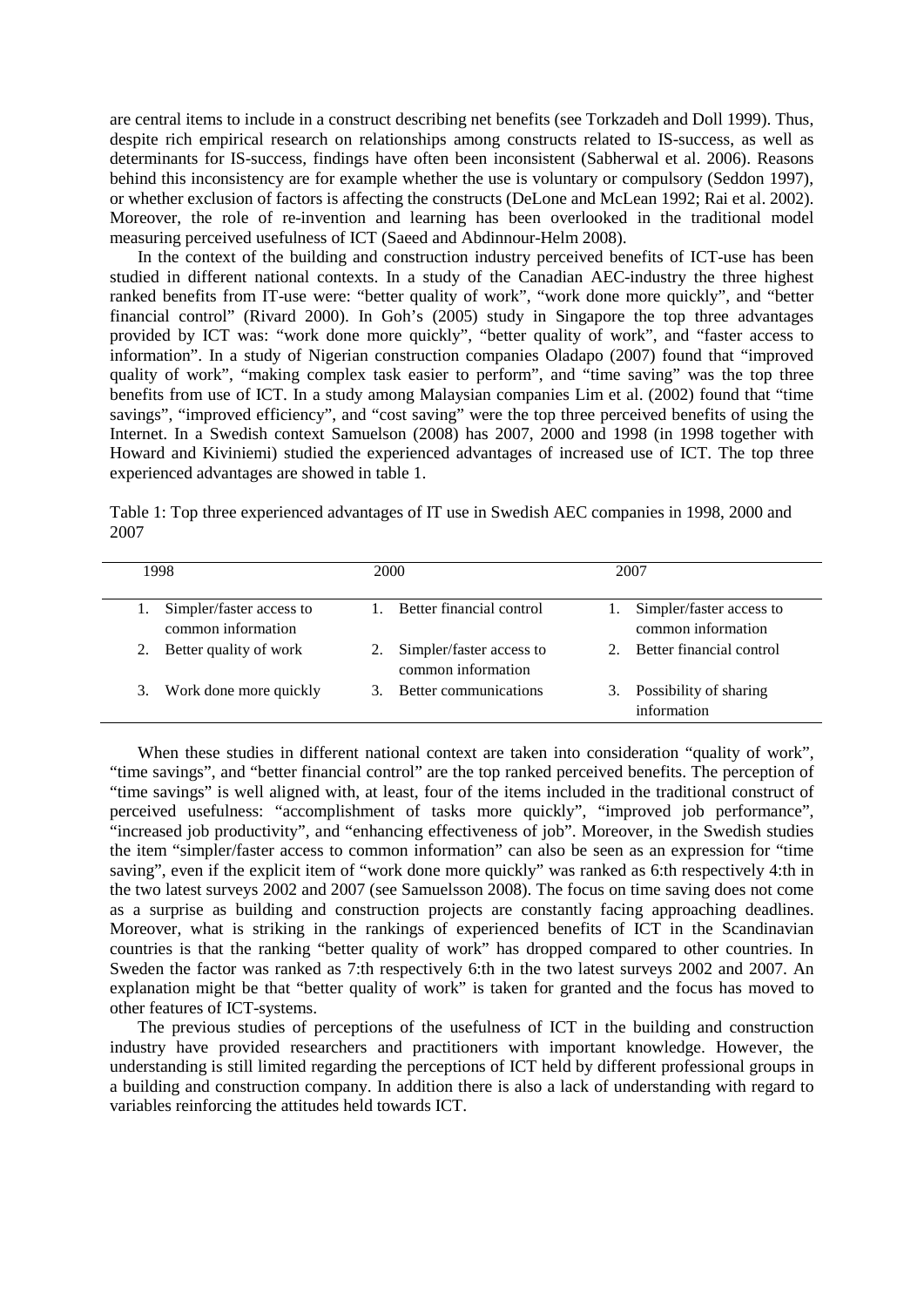### **3. METHODOLOGY**

The company in which the study was conducted is a branch of one of the leading construction and property development groups in the Nordic region. In 2008 the company group had sales of  $\epsilon$  5 billions and approximately 20 000 employees. In the same year the company itself had sales of  $\epsilon$ 2.5 billions and approximately 8 000 employees. The company builds everything from schools, hospitals, sports facilities and housing, to roads, bridges, railways and, power plants.

The data collection has been based on both quantitative and qualitative methods. The quantitative data collection tool is a self-completed web-based questionnaire. The process of questionnaire development and administration involved a number of steps. First, the draft questionnaire was developed, tested, and revised through interviews with decision makers in the construction sector. Second, permission to conduct the survey was granted from two regional offices in the company. The target population was de-limited to "white collar workers", i.e. for example off site managers, site managers, foremen, purchasers, estimators, and project managers. The process of identifying respondents and sending out the surveys was handled by the company. After the initial distribution of the web-based survey, two reminders were sent out. A total of 530 responses were received, however with an internal loss of approximately 50%, i.e., respondents that did not answer all the questions. In total 257 wholly completed questionnaires where received. Analysing the final sample an overrepresentation of "off site managers" and "site managers", compared to other professional groups, were identified. The exact numbers of respondents in the different professional groups are presented in table 2. This implies that mean values might not be representative for the whole company if there are significant differences in opinions held by the different professional groups. However, this uneven representation does not constitute a main problem with regard to our aim; to merely inquire possible differences in attitudes held by the different professional groups.

|                            | Number of respondents starting to |      | Completed questionnaires |               |  |
|----------------------------|-----------------------------------|------|--------------------------|---------------|--|
|                            | filling in the questionnaire      |      |                          |               |  |
| <b>Position</b>            | <b>Number</b><br>$\frac{6}{9}$    |      | <b>Number</b>            | $\frac{6}{6}$ |  |
| Manager off site           | 67                                | 13%  | 37                       | 14%           |  |
| Site manager               | 144                               | 27%  | 84                       | 32%           |  |
| Foremen                    | 124                               | 23%  | 60                       | 23%           |  |
| Estimator / Planner        | 58                                | 11%  | 35                       | 14%           |  |
| Purchaser                  | 35                                | 7%   | 17                       | 6%            |  |
| Design                     | 24                                | 5%   | 10                       | 4%            |  |
| <b>Accounting /Finance</b> | 12                                | 2%   | 3                        | 1%            |  |
| Other                      | 66                                | 12%  | 12                       | 5%            |  |
| <b>Total</b>               | 530                               | 100% | 257                      | 100%          |  |

Table 2: Number of respondents in professional groups

In order to strengthen the survey results, qualitative data has been collected with a total of 17 interviews with actors on different hierarchical levels within the permanent as well as the temporary (project) parts of the organisation. Interviewees are for example, the CEO of the company, the head of a regional unit, the head of a business district, site managers, ICT managers, project managers and managers in an R&D department. All conducted interviews varied in length from one to two hours. Empirical material was moreover collected through participant observation in a building project – existing of attendance of 45 meetings, encompassing a total of 80 hours.

The limitations of the study are first and foremost that only one company has been studied, which imply that we cannot claim any ambitions of generalization of the results to other building and construction companies. But the results presented in the paper will serve as a valuable input for further studies.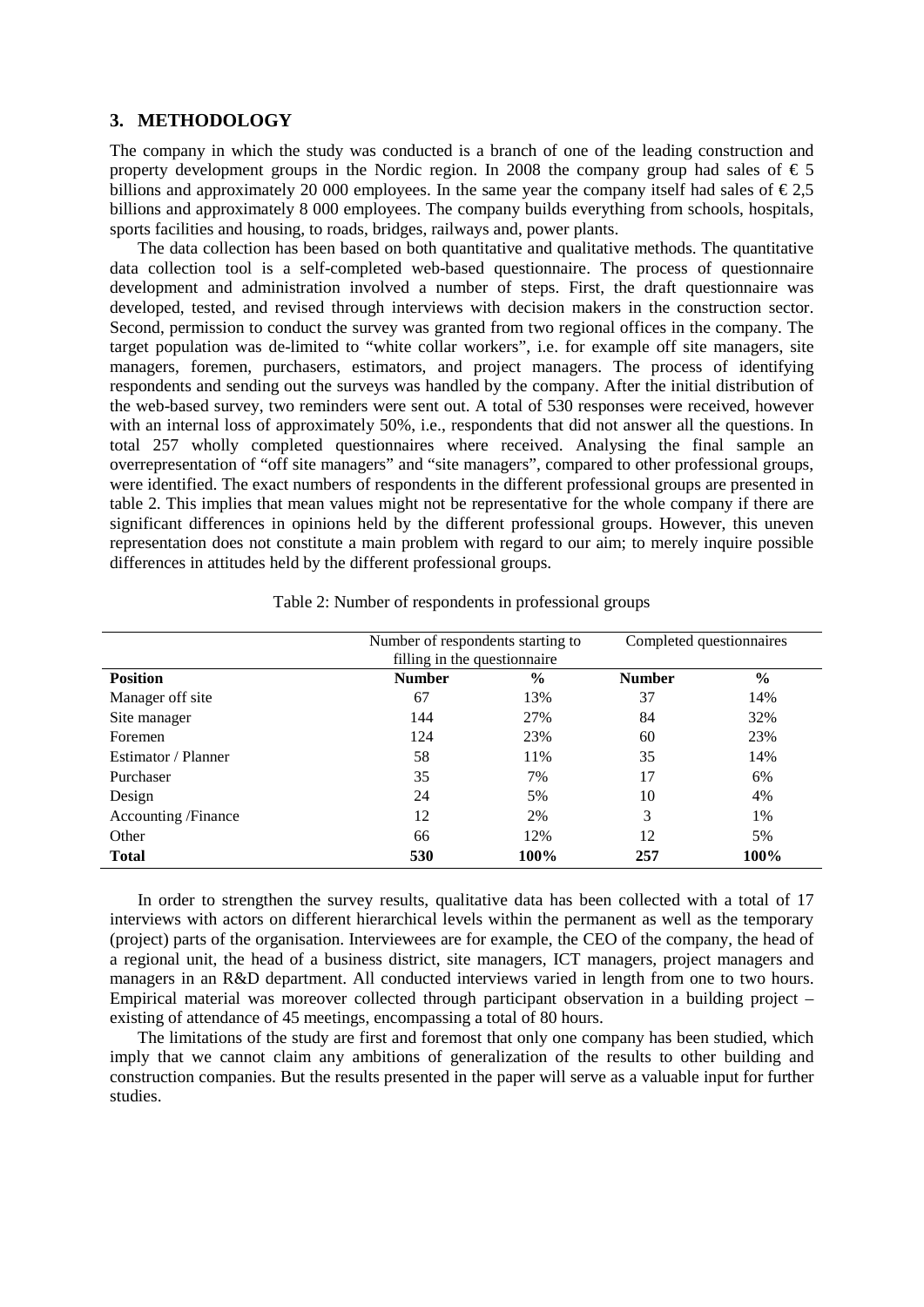### **4. RESULTS**

In this section the results from the study will be presented. First the mean values of the users' perceptions regarding ICT will be presented. Thereafter a multiple regression analysis is conducted in order to identify variables that have an impact on perceptions of "higher quality of work", "IT as mean for reducing the company's costs", and "IT as a mean for improving competitiveness". Finally, differences in attitudes among different professional groups are presented.

### **4.1. General attitudes towards IT**

In the questionnaire consisting of 12 statements regarding use of ICT, respondents were asked to hold a position on a six grade scale (from totally disagree, to totally agree) towards the statements. In table 1 the mean values for each statement are showed. From the results it can be concluded that respondents are fairly satisfied with the ICT both with regard to its impact on the organizational as well as on the individual level. It is obvious that ICT is considered as a necessity when performing the daily work tasks. Users are moreover fairly satisfied with the information they get and IT is perceived as a mean that has improved the quality of the respondents work. The IT is also perceived as being fairly well adapted to the conditions of the construction industry. Interviewed respondents also claim to have witnessed a great improvement over the last decade. Moreover, IT is perceived as valuable support in decision making, e.g. as a mean for reduction of the company's costs and improvement the quality of products and processes. What can be seen as surprising is that respondents on the one hand agree with the statement: "A further development of the company's IT systems would increase our competitiveness", but on the other hand slightly disagree with the statement: "In my workplace, we should use IT more". A question can be raised whether the use of prevailing IT could be more sophisticated in order to improve competitiveness? Similar results appeared in Samuelsson's study (2008), where the item "doing things in new ways" was ranked as number three among experienced obstacles of increased used of IT.

If the perceived usefulness of IT is taken into consideration, improved quality of work can be claimed to be the variable that contribute to the perceived usefulness on the individual level the most. If the individuals' use of IT and its impact on the company is taken into consideration, a perception of reduction of the company's costs is the most important variable and an increased competiveness of the company is considered as a consequence of a more encompassing use of IT. In more general terms, ICT is perceived as a support that to a varying degree aid decision making and imply positive outcomes for the company. However, the question is which variables in regards to outcomes of IT-use have an influence over the top three attitudes ("IT as a mean for improving individual work quality", "making decision that reduces the company's costs", and" improving the company's competitiveness")?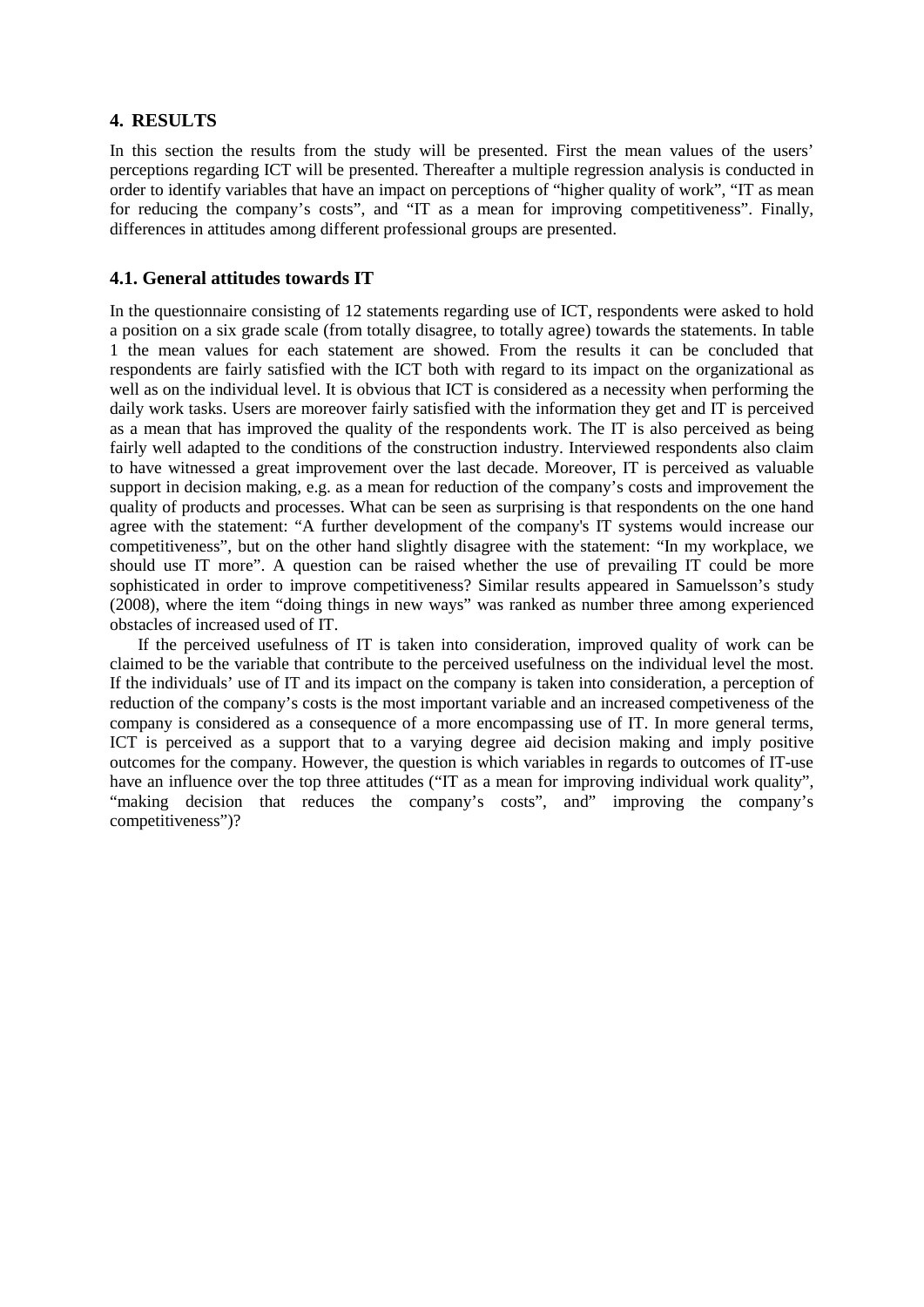

# Figure 1. General attitudes towards ICT

# **4.2. Analysing predictors**

In order to identify the variables influencing attitudes towards IT as a mean for "improving individual work quality", "making decision reducing the company's costs", and "improving the company's competitiveness" a multiple regression analysis was conducted. Multiple regression analysis is a statistical technique that allows the prediction of someone's score on one variable on the basis of their scores on several other variables. In the tables below the independents variables, their beta-value, and significance are showed. First the predictors of higher quality of work were analyzed. Using the stepwise method, a significant model was obtained  $(F_{7,257}=81,419 \, p < 0.000)$ . Adjusted R square = 0,681 (table 3).

| Predictors for higher quality of work                             | <b>B</b> eta | p-value     |
|-------------------------------------------------------------------|--------------|-------------|
| IT supports decisions improving quality of products and processes | ,307         | p < 0,000   |
| IT is a necessity in my work                                      | .148         | $p = 0,002$ |
| IT leads to less errors and misunderstandings                     | .178         | p < 0,000   |
| IT increases competitiveness                                      | ,223         | p < 0,000   |
| IT gives the information needed                                   | ,105         | $p = 0.018$ |
| To much communication via computers                               | $-.083$      | $p = 0,020$ |
| IT is a support for reducing the company's costs                  | ,109         | $p = 0,035$ |

With regard to the variables included in the model it is a logical consequence that "IT as a support for decisions improving quality of products and processes" has the highest impact on "higher quality of work". The opposite situation had been more surprising, that "IT as a support for decisions improving quality of products and processes" have had a low impact on "quality of work". Moreover, it can also be claimed that the variables "increased competiveness" and "less error and misunderstands" could be expected as having a high impact on "quality of work". What is a bit more interesting is that "the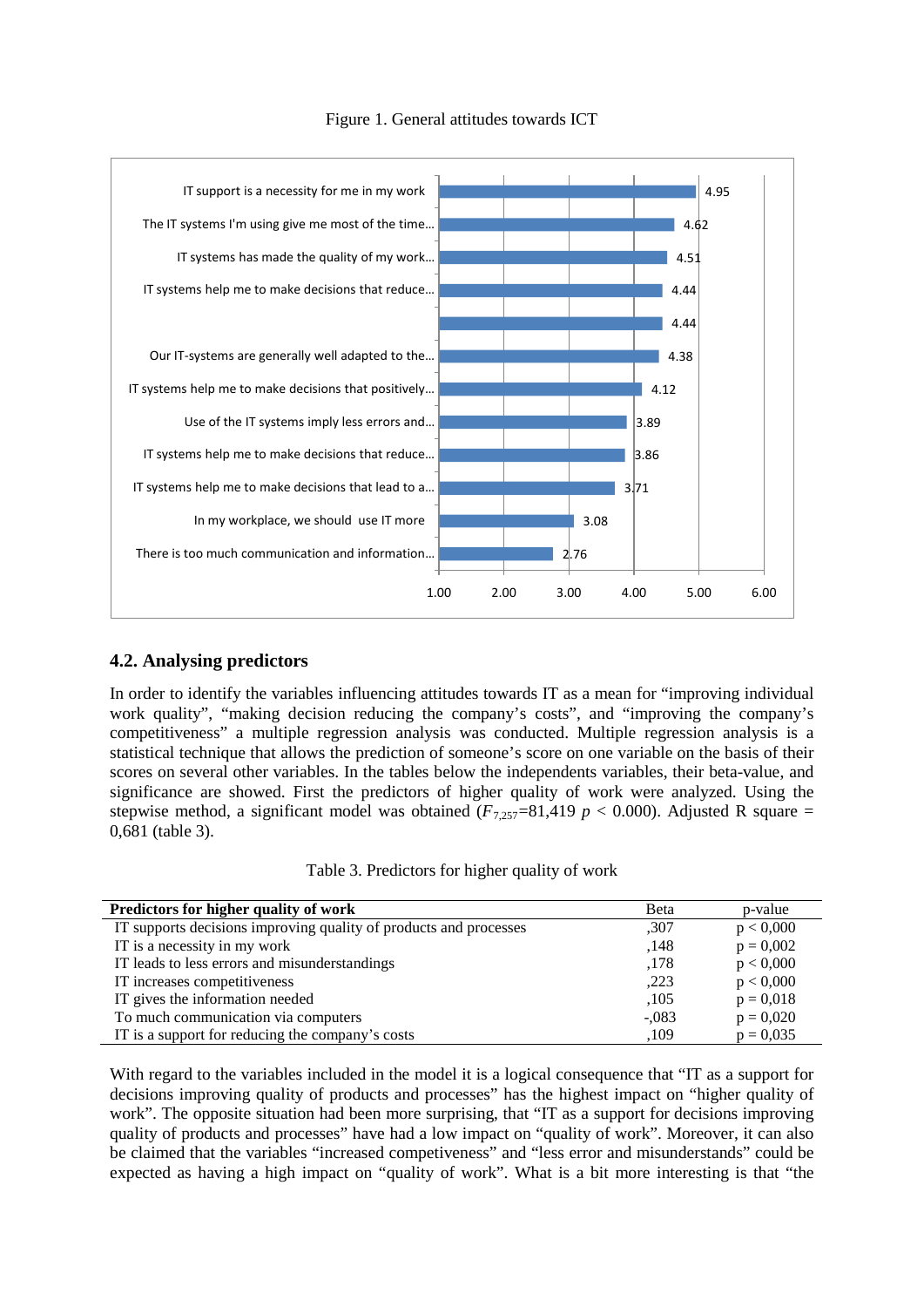necessity of using IT in the work" has a rather high impact on "quality of work". A question can here be raised if "necessity of using IT" corresponds to a real impact of improved quality of end products, or if responds just perceive that the quality of their work has been higher by using IT? There is also a slightly negative significant correlation for "to much communication via computers". This means that respondents who have this attitude do not believe that use of IT increases the quality of work.

The next step in the analysis was to identify predictors for IT help me making decision that reduce the company's costs. Using the stepwise method, a significant model was obtained ( $F_{4,260}=60.388$ ,  $p <$ 0.000). Adjusted R square  $= 0.602$  (Table 4)

Table 4: Predictors for IT as support for reducing the company's costs

| Predictors for IT as mean for reducing the company's costs        | <b>B</b> eta | p-value     |
|-------------------------------------------------------------------|--------------|-------------|
| IT supports decisions improving quality of products and processes | .369         | p < 0.000   |
| IT supports decisions reducing environmental impact               | .333         | p < 0.000   |
| IT is a necessity in my work                                      | .182         | p < 0.000   |
| IT is adapted to the industry's conditions                        | .093         | $P = 0.027$ |

Once more, the variable "IT supports decisions improving quality of products and processes" has the highest impact. This can be regarded as a perception that better decisions are made, or the right decisions are made, which saves money for the company. What might be surprising in this model is the relative high impact the variable "IT support decisions reducing environmental impact". It can be interpreted as if information can be retrieved in order to avoid use of hazardous substances that cause environmental damages and demands for financial compensation from the company. However, this finding needs closer investigations.

The final step in the analysis was to identify predictors for IT as a mean to further increase the company's competitiveness. Using the stepwise method, a significant model was obtained  $(F_{4,260} = 55.627, p < 0.000)$ . Adjusted R square = 0,453 (Table 5).

Table 5: Predictors for IT as a mean to further increase the company's competitiveness

| Predictors for IT as a mean to further increase the company's competitiveness | Beta | p-value     |
|-------------------------------------------------------------------------------|------|-------------|
| Higher quality of work                                                        | ,363 | p < 0,000   |
| Use IT more in the workplace                                                  | .174 | p < 0.000   |
| IT supports decisions improving quality of products and processes             | ,227 | $p = 0.001$ |
| IT is a necessity in my work                                                  | .133 | $p = 0.020$ |

In this case quality related predictors have had a high impact on the attitudes towards whether IT can be used as a mean for improving the company's competiveness. This can be interpreted as if quality is regarded as an important competitive mean and that the IT support is contributing to the development of this competitive mean. Using IT more in the workplace is also a logical, but not uncomplicated predictor. First, with regard to the overall attitudes towards this predictor (see figure 1), the challenge is probably to find out how IT should be used when it is used more in the workplace. Second, in a bi-variate analysis of the predictors, a negative correlation was found between the statements "We should use IT more in my workplace" and "Our IT-systems are generally well adapted to the construction industry's conditions (-0,154,  $p = 0.007$ ). Obviously there are opinions among respondents expressing a perception that more use of IT would improve the company's competitiveness, but the prevailing IT-systems are not adapted to the industry's conditions. This opinion has also been expressed during interviews. Opinions expressed in the interviews have been ranging from a frustration that it is difficult to move data between different systems, to irritation that system are not adapted the project based mode of organizing operations. This is a topic for further studies, to deeper inquire the group who has the opinion that IT can be used more in order to improve competitiveness and concerns about prevailing IT.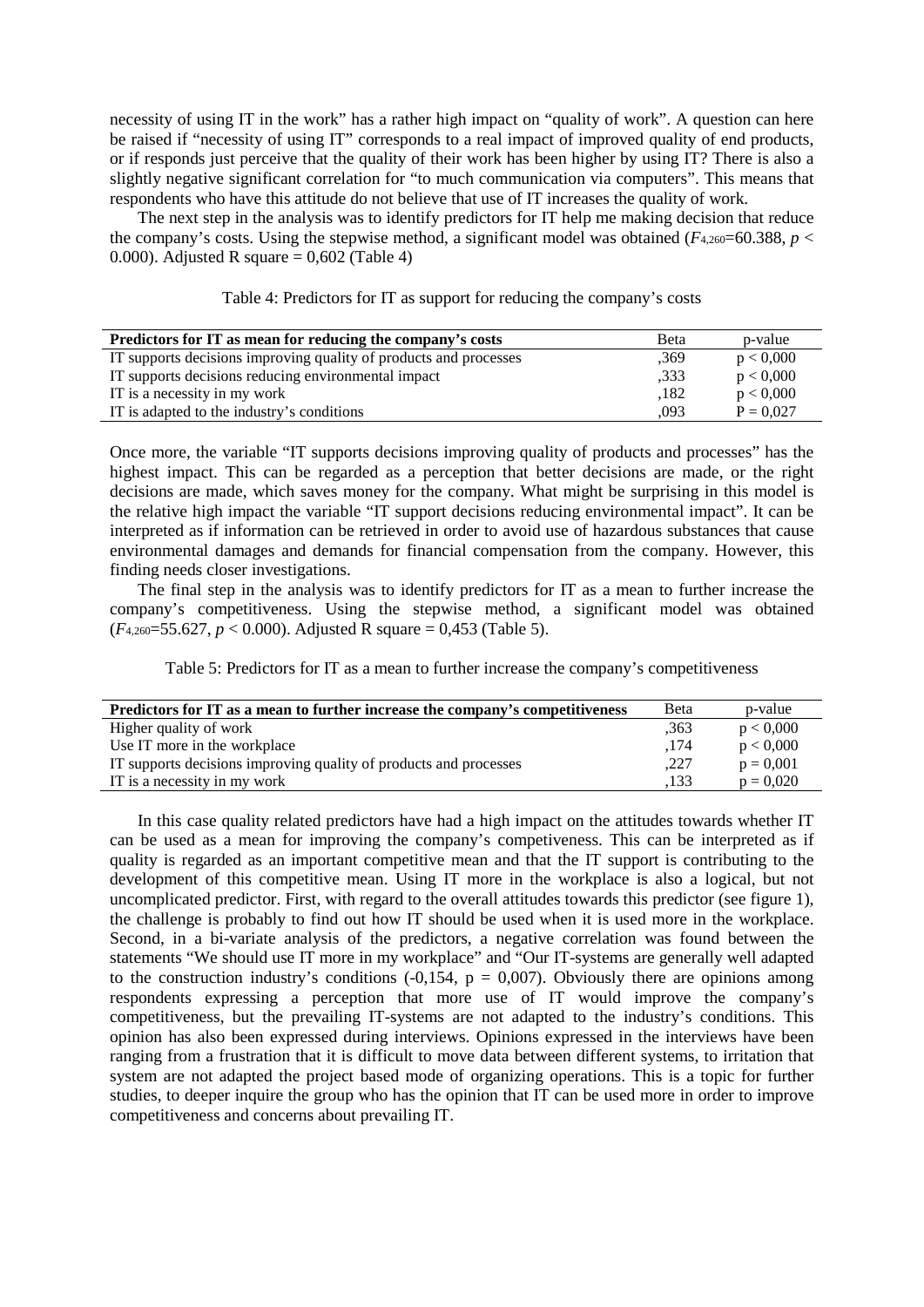# **4.3. Differences among professional groups**

When analyzing differences in attitudes among the professional groups it should initially be stressed that attitudes are not polarized even if there are significant differences. Among the twelve items presented, significant differences between professional groups were found in five variables. In another three variables differences were mildly significant. In table 6 the significant differences between professional groups are presented. The numbers given directly below the professional groups are the mean score for the specific group and the numbers in bracket are the mean value for the professional group in the heading. P-values smaller than 0,05 are highlighted with bold style.

| Variable / professional<br>position                                                                                | Manager off<br>site                        | Site man                                 | Foremen                                | Estimator/<br>planner                      | Purchaser                                  |
|--------------------------------------------------------------------------------------------------------------------|--------------------------------------------|------------------------------------------|----------------------------------------|--------------------------------------------|--------------------------------------------|
| ICT support is a necessity<br>for me in my work                                                                    | Foremen<br>4,66<br>(5,05)<br>$p = 0,085$   | Foremen<br>4,66<br>(5,06)<br>$p = 0,022$ |                                        |                                            | Foremen<br>4,66<br>(5,30)<br>$p = 0,014$   |
| There is too much<br>communication and<br>information via computers at<br>my workplace                             | Purch<br>3,33<br>(2,68)<br>$p = 0,074$     |                                          | Purch<br>3,33<br>(2,67)<br>$p = 0,043$ | Purch<br>3,33<br>(2,57)<br>$p = 0,036$     |                                            |
| Our ICT-systems are<br>generally well adapted to the<br>construction industry's<br>conditions                      | Site man<br>4,20<br>(4, 63)<br>$p = 0,035$ |                                          |                                        | Site man<br>4,20<br>(4,57)<br>$p = 0,029$  | Site man<br>4,20<br>(4,67)<br>0,065        |
| Use of the ICT systems<br>imply less errors and<br>misunderstandings                                               | Site man<br>3,67<br>(4,12)<br>$p = 0,060$  |                                          |                                        | Site man<br>3,67<br>(4,14)<br>$p = 0,044$  |                                            |
| ICT systems has made the<br>quality of my work<br>becoming higher                                                  | Site man<br>4,29<br>(4,68)<br>$p = 0,053$  |                                          |                                        | Site man<br>4,29<br>(4, 80)<br>$p = 0,029$ | Site man<br>4,29<br>$-4,86$<br>$p = 0,081$ |
|                                                                                                                    | Foremen<br>4,31<br>(4,68)<br>$p = 0,070$   |                                          |                                        | Foremen<br>4,31<br>(4, 80)<br>$p = 0,038$  | Foremen<br>4,31<br>(4, 86)<br>$p = 0,091$  |
| In my workplace, we should<br>use ICT more                                                                         |                                            |                                          |                                        | Site man<br>2,96<br>(3,42)<br>$p = 0,091$  |                                            |
| The IT systems I'm using<br>give me most of the time the<br>information I need                                     |                                            |                                          |                                        | Foremen<br>4,46<br>(4,78)<br>$p = 0,082$   | Foremen<br>4,46<br>(4, 91)<br>$p = 0,052$  |
| ICT systems help me to<br>make decisions that<br>positively affect the quality<br>of our products and<br>processes | Site man<br>3,98<br>(4, 37)<br>$p = 0,095$ |                                          |                                        |                                            |                                            |

### Table 6. Differences in perceptions among professional groups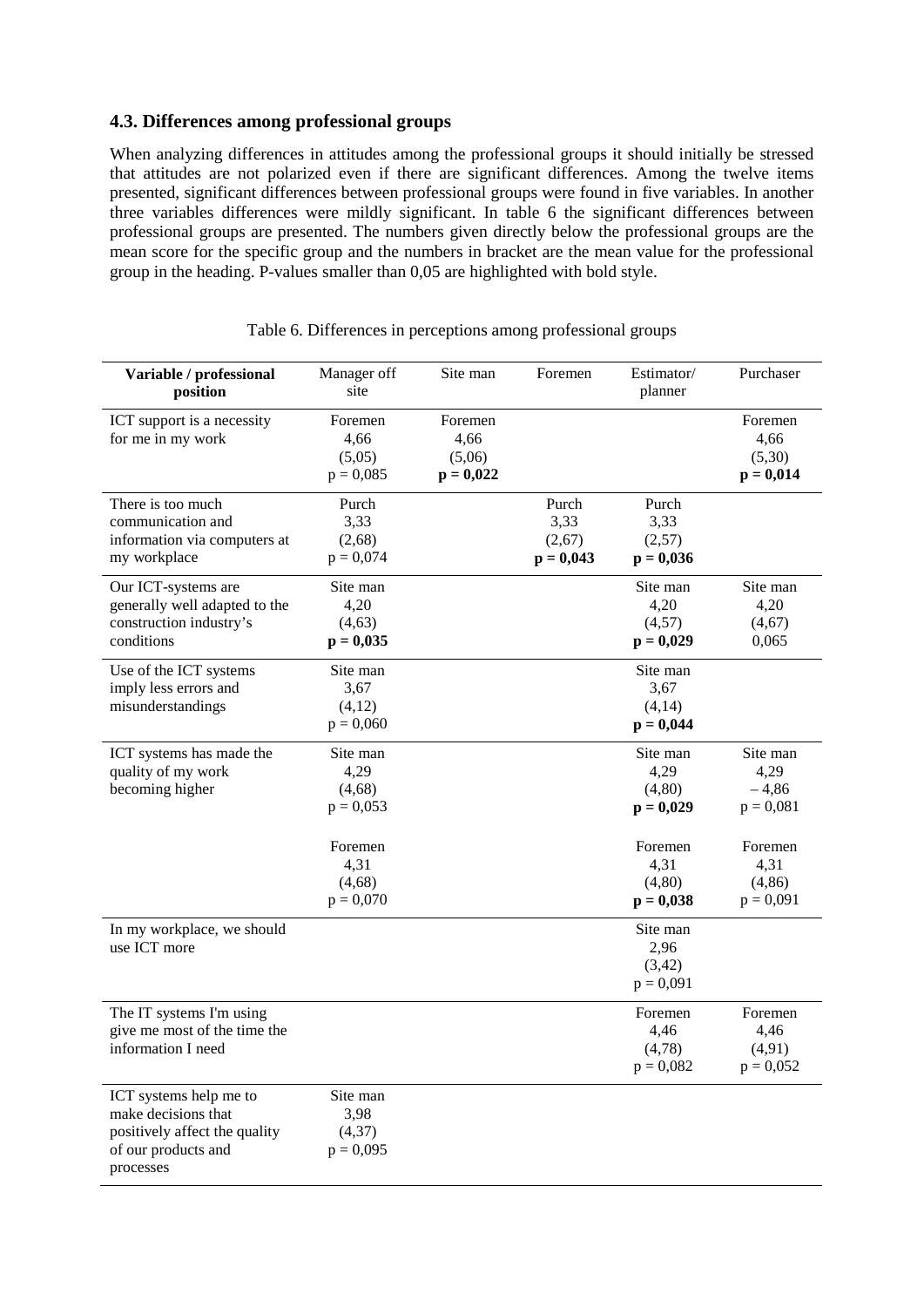When the differences among the professional groups are more closely scrutinized, "distance to operations" can be claimed to be the main dimension explaining the differences among the professional groups' attitudes towards the items. There is, however, one surprise when differences among professional groups are analyzed: The purchasers' attitude in relations to the statement "too much communication and information via computers at my workplace". At the first glance this can be surprising as the purchases, in general, are rather positive towards ICT. One explanation to this result can be that the purchaser role traditionally has been rather relation oriented. Today, however, more and more purchase activities tend to be managed electronically.

#### **5. DISCUSSION**

As previous research this study has confirmed perception of the main impacts ICT-use has on a construction company regarding improved quality of work. What has been added to previous knowledge is that predictors for perceived "higher quality of work" and "ICT as a mean for reducing the company's costs" has been identified. ICT's perceived role as a support for decision making that leads to an improved quality of products and processes have a significant impact on both the quality of work and in reducing the company's costs. This result is interesting because it shows an explicit or implicit awareness of the cost dimension of lacking quality. Moreover, the quality dimensions are also shown to be important predictor for ICT as a mean for improve the company's competitiveness.

For higher level managers the results from the study are interesting. The respondents perceive that the ICT-support has helped them making decisions leading to and improved quality of products and services as well as reduced the company's costs. Moreover, the IT-support is also perceived to aid decision making in order to improve the working environment and reduce the company's environmental impacts, even if this support is not perceived as valuable as in the case of quality and cost reductions. This can be seen as evidence that the prevailing systems in the company are appropriate for aiding decision making, which also is reflected in the opinions that the ICT is well adapted to the industry's conditions.

However, from a managerial point of view there are some concerns when it comes to the use of ICT. There is a belief that a further development of the company's ICT would lead to an increased competitiveness, but at the same time respondents do not want to use ICT more in their workplaces. The negative correlation between the perception that a further development of ICT use would increase the company's competitiveness and the perception that the ICT is well adapted to the industry's conditions, should be a concern for the company's management. In this area more knowledge is needed in order to understand what features of ICT are regarded as problematic by people who have a belief that a development of the company's ICT can improve the company's competitiveness.

The differences among the professional groups can mainly be explained by distance to operations and nature of work tasks. Professional groups who are not directly involved in operations, have a slightly more positive attitude to ICT than professional groups directly involved in operation, i.e. foremen and site managers. In this vein the nature of work tasks, i.e. the context of the IT use, can further help to explain these differences. For example, one of the primary tasks for off site managers are to keep track of project performance in order to control the use of recourses and by that the profitability of a portfolio of projects. The benefits of ICT as a mean for better cost control is also confirmed in previous studies (see e.g. Samuelsson 2008). If it is taken into consideration that the common idea reinforcing IT implementation initiatives is to integrate all information in order to reduce fragmentation and increase efficiency (see e.g. Monteiro 2003), there is a underlying differences in the logic between off site managers, site managers, and foremen. The latter professional groups sometimes have to manage messy processes in practice that does not follow the practice inscribed in the systems. Moreover, the site managers' dependency of IT, compared to foremen, is a natural consequence of what Styhre (2006) labels as the bureaucratisation of the site manager's role. The professional groups with the most positive attitudes are the estimators and planners, and the purchasers. This result is not surprising as these professional groups are searching and processing data to carry out their work tasks. What is interesting is the purchasers' attitude towards that "too much communication and information via computers in the workplace", compared to other professional groups. This attitude is probably grounded in a somewhat changed content in their work, which is a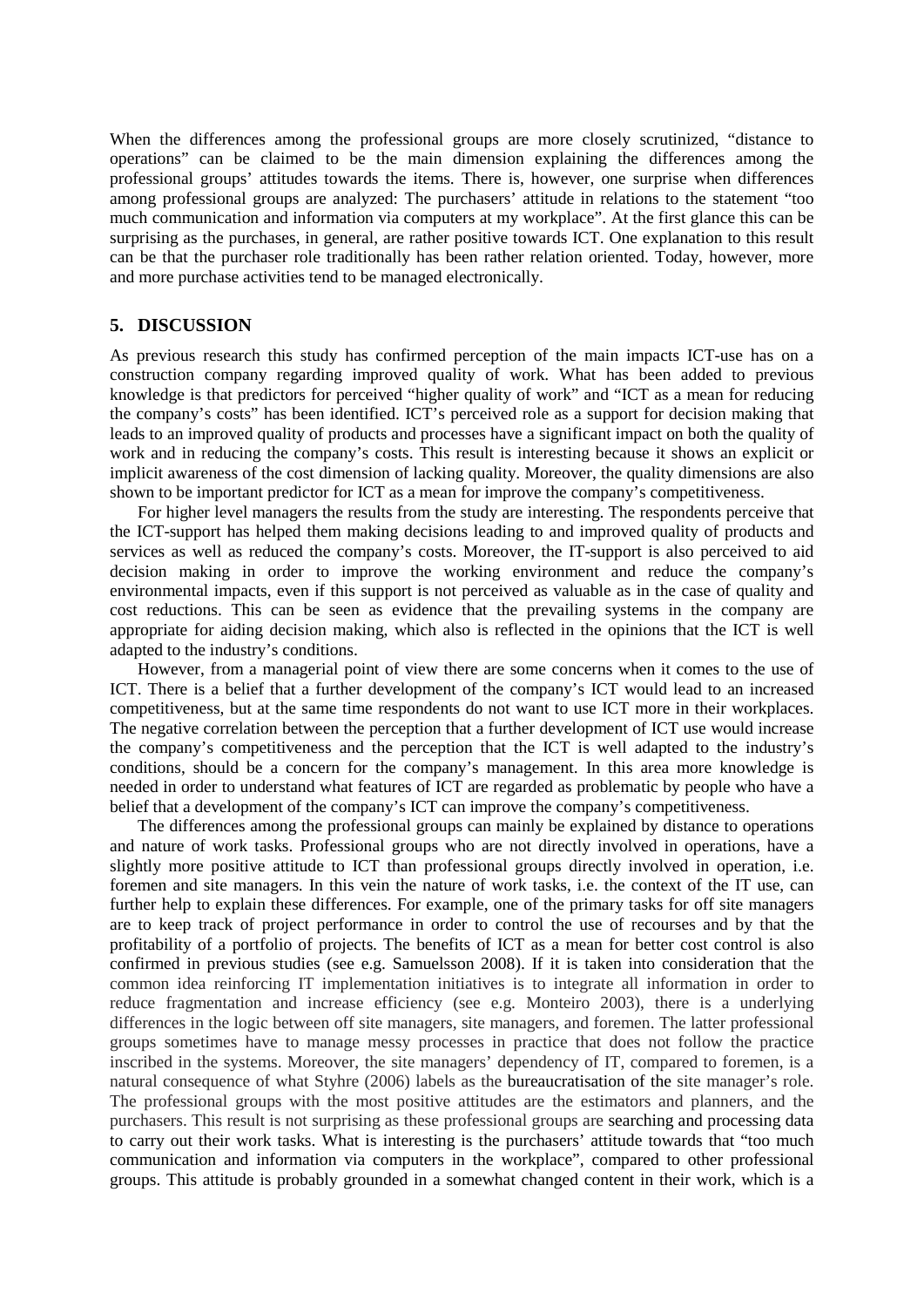consequence of the increased use of Internet portals for purchase activities. However, on the other hand the purchasers have a more positive attitude to the other items compared with other professional groups. This shows that a perceived deterioration, caused by IT, within an area, does not have to lead to negative attitudes towards IT in other areas. This indicates that the overall perceived usefulness does not need to be affected by negative attitudes within a single area.

### **6. CONCLUSIONS**

As there is shown to be a previous lack of studies inquiring attitudes among IT-users in construction companies, the aim of this paper was to contribute to an enhanced understanding of general perceptions of ICT in building and construction companies and among professional groups. In order to achieve this, an explorative approach, analyzing both quantitative and qualitative data from a major Swedish building and construction company was chosen. The point of departure was taken in the concept of perceived usefulness which was discussed and contrasted to the technology acceptance model TAM (Davis, 1989), constructs describing net benefits (see Torkzadeh and Doll 1999), models explaining IS success (see e.g. DeLone and McLean 1992; Seddon 1997; Rai et al. 2002; Petter et al. 2008), and previous studies focusing on perceived benefits of ICT-use (see e.g. Rivard 2000; Goh 2005; Oladapo 2007; Samuelsson et al. 1998; Samuelson 2008).

Based on a sample of 257 respondents, working in the line and project organizations, it can first and foremost be concluded that respondents are fairly satisfied with the ICT both with regard to its impact on the organizational as well as the individual level. It is obvious that ICT is considered as a necessity when performing the daily work tasks. However, a number of surprising as well as interesting results were revealed. Surprising was that the respondents on the one hand agree with the statement: "A further development of the company's IT systems would increase our competitiveness", but on the other hand slightly disagree with the statement: "In my workplace, we should use IT more".

Differences among professional groups could be explained in relations to contextual aspects as the nature of their work tasks. One example of this is that higher level managers', on the one hand, focus on control of project performance, and planners and estimators use of IT as an indispensable tool in their daily work. Whereas, on the other hand, the nature of site managers and foremen's work are not always aligned with the intention of the ICT.

As there is shown to be a lack of studies focusing on attitudes among IT-users in building and construction companies there is a need for future research in this area – research that, for example, digs deeper into the differences in opinion among different professional groups. However, this study has a number of limitations that need to be recognised and addressed in future studies. First, the results gained in this study come from a single building and construction company. As the approach was explorative – analyzing both quantitative and qualitative data – there was an inevitable trade-off between sample size and depth. Further research should therefore extend this study into other construction companies and test to what extent the results of this study are generalizable to the building and construction industry as a whole. Second, future studies could also recognize differences in international context as well as include more items of information sharing and communication.

From a practitioner perspective this study shows that that respondents are generally satisfied with the IT-used in the company. They believe that quality of their work becomes higher while IT supports decisions improving quality of products and processes, which in turn reduce the company's costs and improve the competiveness. However, if this belief is matched by an actual reduction in costs and increased competitiveness is difficult to determine as the realization of the potential benefits of IT use must go hand in hand with changes of the company's processes and structures (see e.g. Markus 2004). A concern from a managerial perspective is that it seemingly exist groups of people who think that IT can be used in order to increase the competiveness of the company, but at the same time they do not think that current IT is well adapted to the industry's conditions. A managerial challenge will be to deeper investigate this opinions and find out the deficiencies with the prevailing IT and how it can be adapted in order to increase the competitiveness of the company.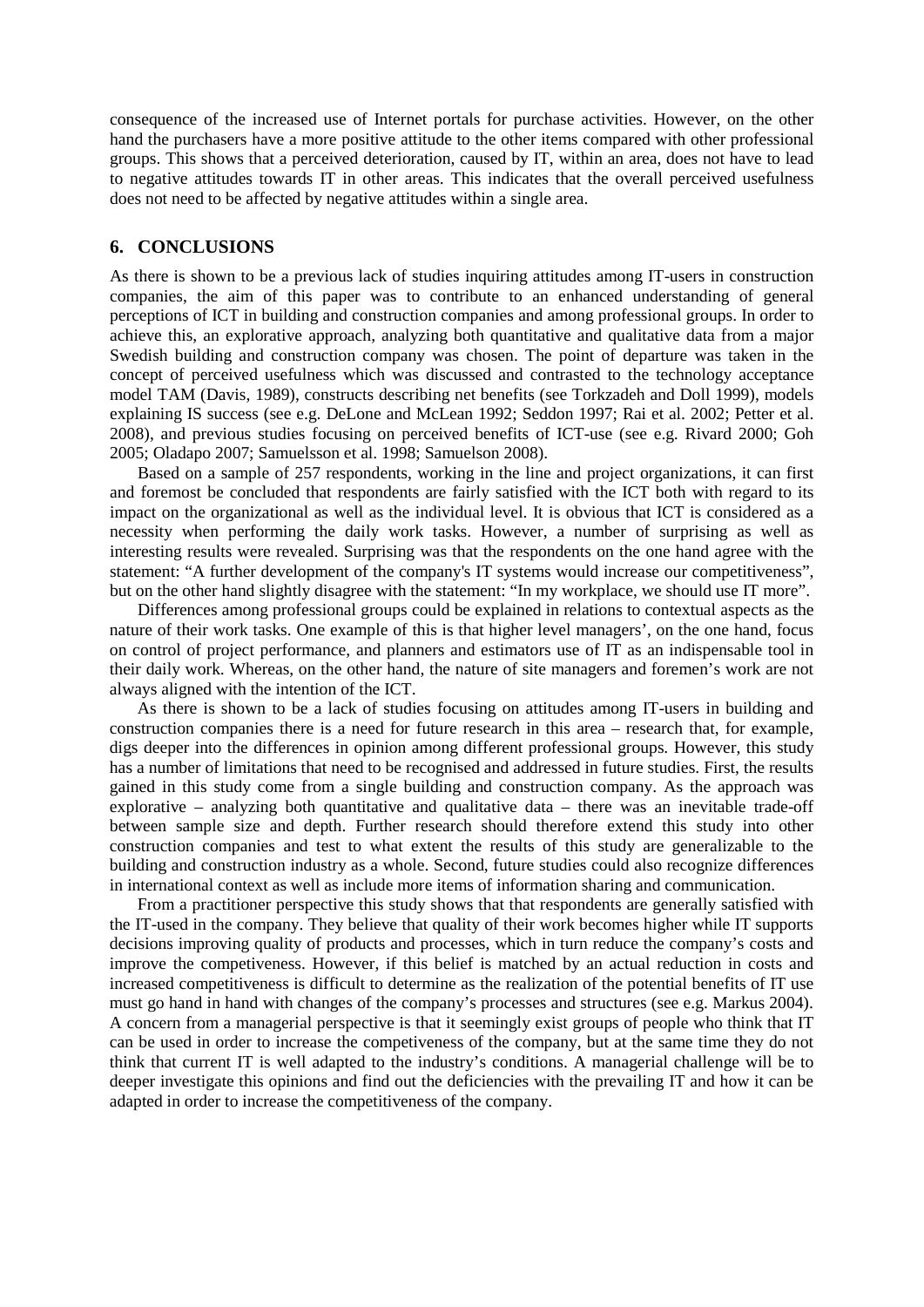# **ACKNOWLEDGMENTS**

This research project is funded by the Swedish research fund for environment, agricultural sciences and spatial planning (Formas).

# **REFERENCES**

- Adams, D. A., Nelson, R. R., and Todd, P. A. (1992) "Perceived usefulness, ease of use, and usage of information technology: a replication". MIS Quarterly, 16(2), 227-247
- Benbazat and Barki, 2007 "Quo vadis TAM-" *Journal of the association for information systems*. 8(4), 211-218.
- Benbasat, I., and Zmud, R. W. (2003) "The Identity Crisis Within the IS Discipline: Defining and Communicating the Discipline's Core Properties," *MIS Quarterly* 27(2), 183-194.
- F.D. Davis, (1989) "Perceived usefulness, PEOU and user acceptance of information technology", *MIS Quarterly*, 13(4), 319–340.
- DeLone, W. H. & McLean, E. R. (1992) "Information systems success: The quest for the dependent variable". *Information Systems Research*, 3(1), 60-95.
- DeLone, W. H. & McLean, E. R. (2003) "The DeLone and McLean model of information system success: A ten year update". *Journal of Management Information Systems,* 19(4), 9-30.
- El-Mashaleh M.S. (2007) "Benchmarking information technology utilization in the construction industry in Jordan". *Journal of Information Technology in Construction (ITcon)*, 12(19), 279-291.
- Goh, B. (2005) "IT barometer 2003: Survey of the Singapore construction industry and a comparison of results." *Journal of Information Technology in Construction (ITcon),* 10(1), 1-13.
- Howard R., Kiviniemi A. and Samuelson O. (1998) "Surveys of IT in the construction industry and experience of the IT barometer in Scandinavia." *Journal of Information Technology in Construction (ITcon),* 3(4), 45-56.
- Jasperson, J., Cater, P-E., and R.W. Zmud, R. W. (2005) "A comprehensive conceptualization of postadoptive behavior associated with information technology enabled work systems". *MIS Quarterly* ,29(3), 525–557.
- Lim M., Rashid A., Ang N., Wong Y. and Wong L. (2002) "A survey of internet usage in the Malaysian construction industry." *Journal of Information Technology in Construction (ITcon),*  7(17), 259-269.
- Monteiro, E. (2003) "Integrating health information systems: A critical appraisal." *Methods of information in medicine*, 4(2), 428-432.
- Oladapo A. (2007) "An investigation into the use of ICT in the Nigerian construction industry." *Journal of Information Technology in Construction (ITcon),* 12(18), 261-277.
- Orlikowski, W. J. & Gash, D. C (1994) "Technological frames: Making sense of information technology in organizations." *ACM Transactions on information systems*, 12 (2), 174-207.
- Petter, S., Delone, W., McLean, E. (2008) "Measuring information systems success: models, dimensions, measures, and interrelationships ." *European Journal of Information Systems*, Jun2008, 17(3), 236-263.
- Rai, A., Lang, S. S., and Welker, R. B. (2002) "Assessing the validity of IS success models: An empirical test and theoretical analysis." *Information Systems Research.* 13(1), 50-69.
- Rivard H. (2000) "A survey on the impact of information technology on the Canadian architecture, engineering and construction industry." *Journal of Information Technology in Construction (ITcon),* 5(3), 37-56.
- Sabherwal**,** R., Jeyaraj, A., and Chowa, C. (2006) "Information System Success: Individual and Organizational Determinants." *Management Science*, 52(12), 1849-1864,
- Samuelson O. (2002) "IT-Barometer 2000 The use of IT in the Nordic construction industry." *Journal of Information Technology in Construction (ITcon),* 7(1), 1-26.
- Samuelson O. (2008) "The IT-barometer A decade's development of IT use in the Swedish construction sector." *Journal of Information Technology in Construction (ITcon),* 13(1), 1-19.
- Saeed, K. A. and Abidinnor-Helm, S. (2008) "Examining the effects of information system characteristics and perceived usefulness on post adoption usage of information systems". Information & Management, 45, 376-386